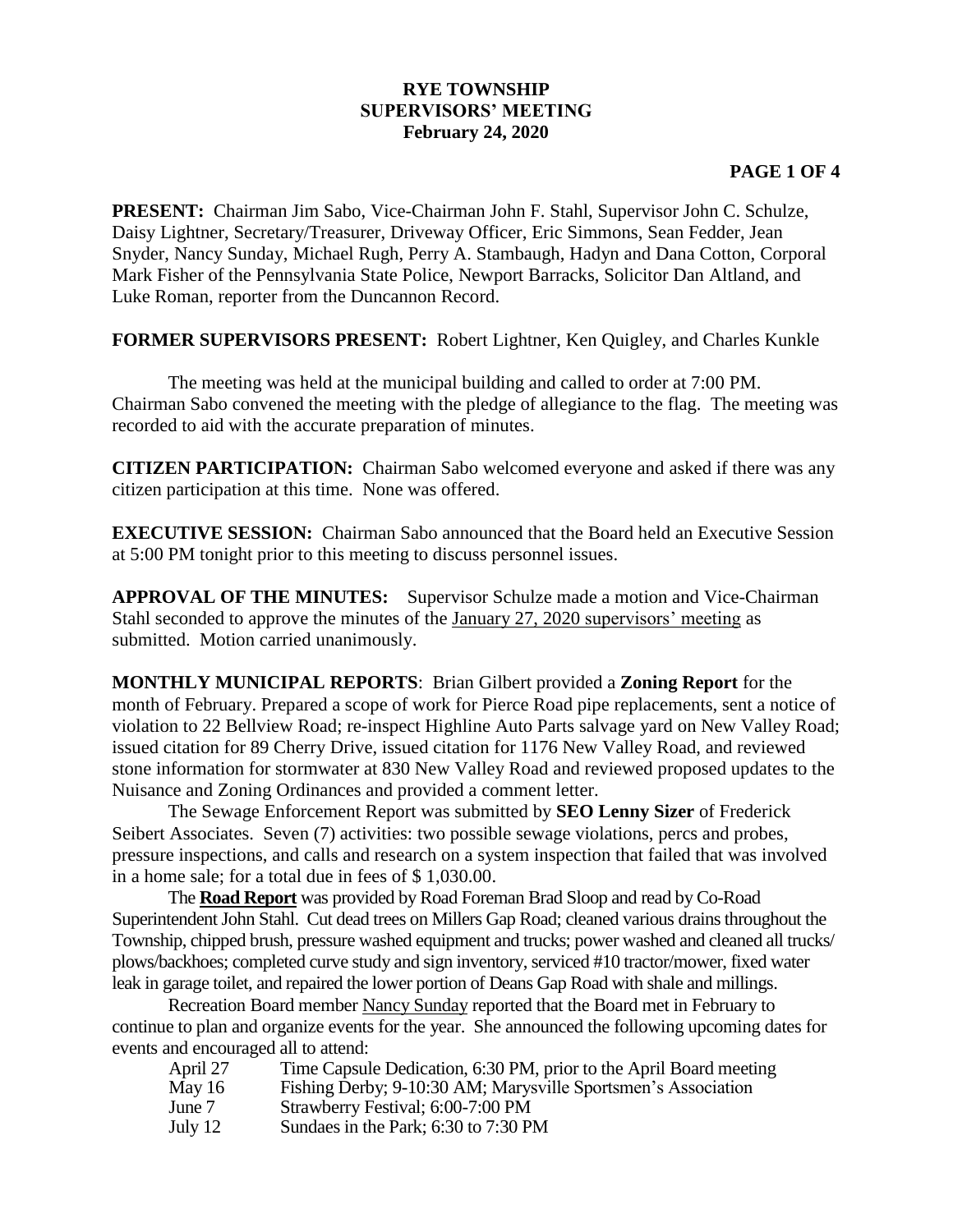Michael Rugh, Assistant Emergency Management coordinator was in attendance. With the warmer temperatures, he reported the Fire Company was called for several local brush fires. He urged residents to exercise caution when burning brush and debris on their properties.

Corporal Mark Fisher of the Pennsylvania State Police introduced himself and provided a summary report of activities involving Rye Township from August of 2019 to February 2020. There were no major incidents in Rye Township. He reported that PSP provided traffic control thirty-eight separate times at the intersection of Lambs Gap Road and Sites Circle in response to complaints received. Ten citations were issued and one warning. Troopers also conducted routine patrol and handled other incidents in Rye Township. Corporal Fisher reported that during the time period from August 2019 to February 2020, PSP responded to 103 incidents in Rye Township, which is the least amount of incidents in the County. Corporal Fisher fielded a few questions from residents relating to speed issues on SR 850 and traffic violations and concerns at the intersection of Lambs Gap Road and Sites Circle. The Board expressed appreciation to the Corporal for the service provided to the Community by the PA State Police.

The January Treasurer's Report was submitted for review and read by the Secretary/Treasurer. The report was placed on the front table for public review. The report is submitted and approved pending the 2020 Financial Audit. The Secretary/Treasurer reported that auditors from SEK & Co. completed the on-site portion of the 2019 audit on February 5 and 6. They plan to attend and provide a report at either the March or April board meeting.

**RESOLUTIONS:** Vice-Chairman Stahl made a motion with a second from Chairman Sabo to adopt **Resolution 20-08,** which authorizes the use of the Members First VISA credit card for payment of the following online purchases: the annual USTIF (underground storage tank indemnification) Capacity Fee for the Township's two underground storage tanks in the amount of \$125.40; and Petroleum Service Company for the purchase of 55 gallons of Rotella Oil for use in the Township trucks in the amount of \$681.95. Motion carried unanimously.

Chairman Sabo made a motion with a second from Supervisor Schulze to adopt **Resolution 20-09,** which authorizes the Secretary/Treasurer to transfer the 2020 Liquid Fuels Allocation when received electronically in March at the Bank of Landisburg Highway Aid Money Market account and transfer the funds into an easy access Highway Aid CD at the Bank of Landisburg at 1.35% for a better rate of investment return until utilized for payment of 2021 road work projects. The estimated amount of funds to be received and deposited into the CD is \$129,508.00. Motion carried unanimously.

Vice-Chairman John Stahl made a motion with a second from Supervisor Schulze to adopt **Resolution 2020-10,** which replaces Fee Schedule Resolution No. 2020-05 and amends the established schedule of Fees for the Township of Rye, Perry County, effective February 25, 2020 and each calendar year thereafter until amended by resolution. Motion carried unanimously.

**NEW BUSINESS:** Chairman Sabo made a motion with a second from Vice-Chairman Stahl to participate in the State CoStars (Piggyback) Bulk Salt contract and to authorize the Secretary/Treasurer to complete the application online for 120 tons of salt, which obligates the Township to purchase at least 60% of the contract, or 72 tons. Motion carried unanimously.

Supervisor Schulze made a motion with a second from Vice-Chairman Stahl to approve and sign a two year lease to permit the Perry County Board of Elections to rent the Township facility as a polling place for the years 2020 and 2021. The terms include rent payments for 2020 of \$150.00 per election. The rent for the year 2021 will be increased to \$175.00 per election. Motion carried unanimously.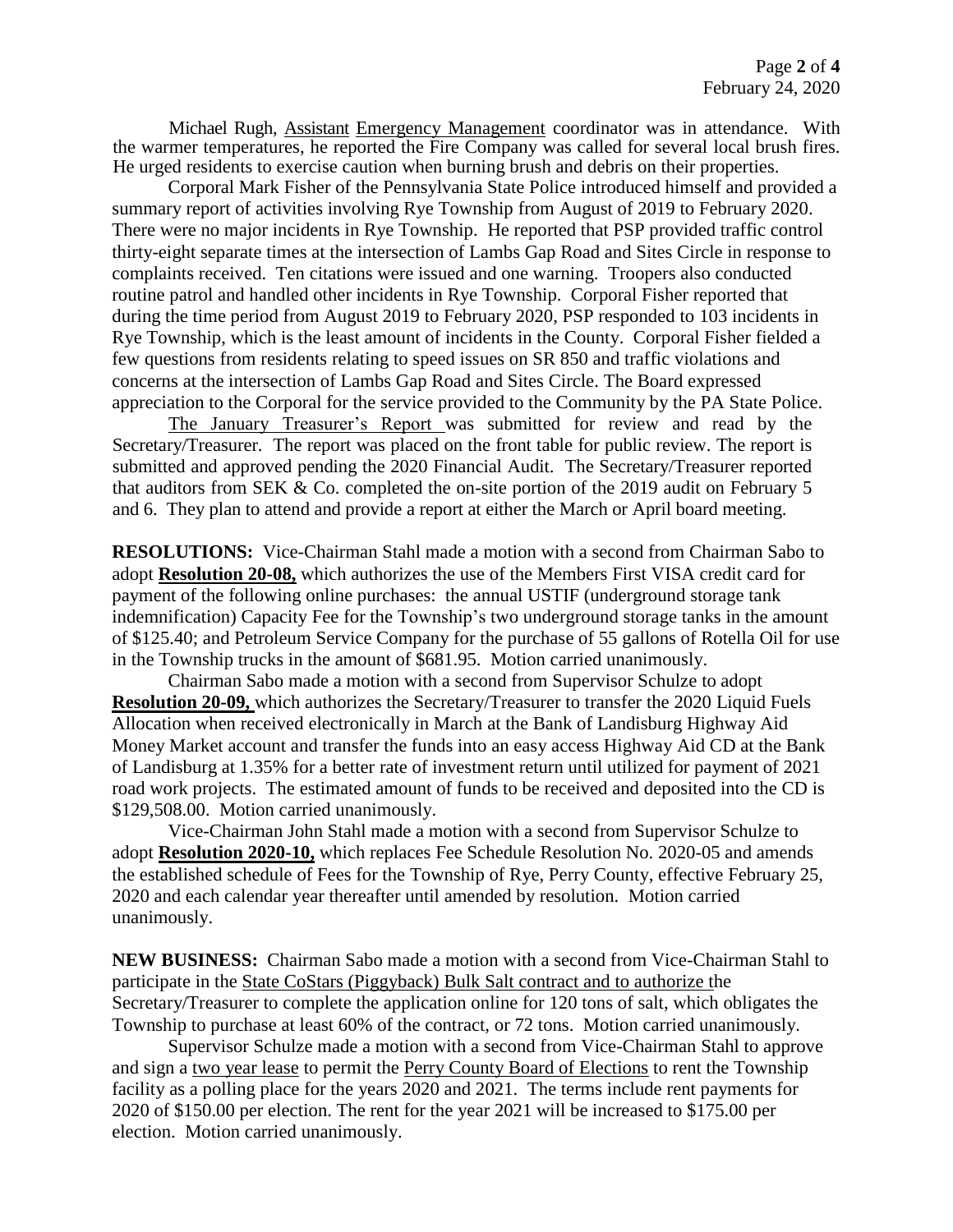The Township sent out eight (8) requests for proposal to various vendors for the Spring Clean-Up. Only one proposal for the Spring Bulk Clean-up in May was received from Tiger Trash of York. Total haul cost per roll off quoted from Tiger Trash is \$235.00. Dumpsters for scrap will be provided free of charge. Chairman Sabo made a motion with a second from Vice-Chairman Stahl to accept the Bulk Clean-Up proposal received from Tiger Trash conditional upon the receipt of proof of compliance with CDL testing. Motion carried unanimously.

Upon due consideration, Supervisor Schulze made a motion with a second from Chairman Sabo to approve the February 3, 2020 time extension request for approval of the Jared R. and Natasha E. Frey Land Development Plan to the May Supervisors' meeting, which is scheduled for May 18, 2020, to allow for additional time to work out details for stormwater calculations and resulting plan revisions. Motion carried unanimously.

Co-Road Superintendent John Schulze discussed implementing a multi-year Road Project Improvement Plan. He cited tentative projects on various roadways involving full depth reclamation, (FDR), of the pavement, which mills and recycles the existing pavement, then additives or cement is added, and installed back on the roadway to provide a more stable base with a thin layer of asphalt over the top, microsurfacing treatments and widening of roadways and shoulders. The average daily traffic, (ADT), which is the daily volume of traffic on any given road, would determine which pavement repair is applicable. Planning ahead would also provide for better expense forecasting of the more costly projects in preparation of the budget. The Secretary/ Treasurer offered that Tri County Planning Commission has traffic counters and provides the use of them as a free service to local communities in the area.

Former Supervisor Ken Quigley offered that looking ahead to anticipate planning for larger road projects is a good idea. In his experience at PennDot and the Township, microsurfacing was best used on lower traffic roads such as in residential developments that show visible signs of cracking. He offered that FDR is best on roads with a higher ADT.

Chairman Sabo announced the following upcoming events:

- March 8 Daylight savings time; turn your clocks ahead
- April 10 Good Friday, Office Closed with no change in weekly trash collection
- April 27 6:30 PM; Time Capsule Dedication; prior to the April meeting.
- ◆ May 1 & May 2 Annual Spring Bulk Clean-up

**APPROVAL AND PAYMENT OF THE BILLS:** The Secretary/Treasurer provided a February expense check register and submitted the following checks for approval and payment:

General Fund Check's #s 16578-16602 in the amount of \$31,666.54. No checks void. Payroll checks #s 7689-7695 in the amount of \$4,124.84. No payroll checks void. Payroll checks #s 7696-7701 in the amount of \$4,460.98. No payroll checks void.

With no further discussion on the bills presented, Chairman Sabo made a motion and Supervisor Schulze seconded to approve all the expense and payroll checks submitted for payment. Motion carried unanimously.

**CITIZEN PARTICIPATION:** Chairman Sabo asked if there was any citizen participation.

Eric Simmons, who retired from PPL Electric, discussed his concern with numerous power outages occurring within the Township, the last one being on Thanksgiving Day 2019. He has been in contact with a reliability engineer at PPL to express his concern on behalf of the Township. The engineer understood his concern and encouraged him to also seek the support of neighboring Marysville Borough and together request that PPL take steps to provide an alternative electric service to the area. Eric wanted the Board's approval to continue to pursue this concern